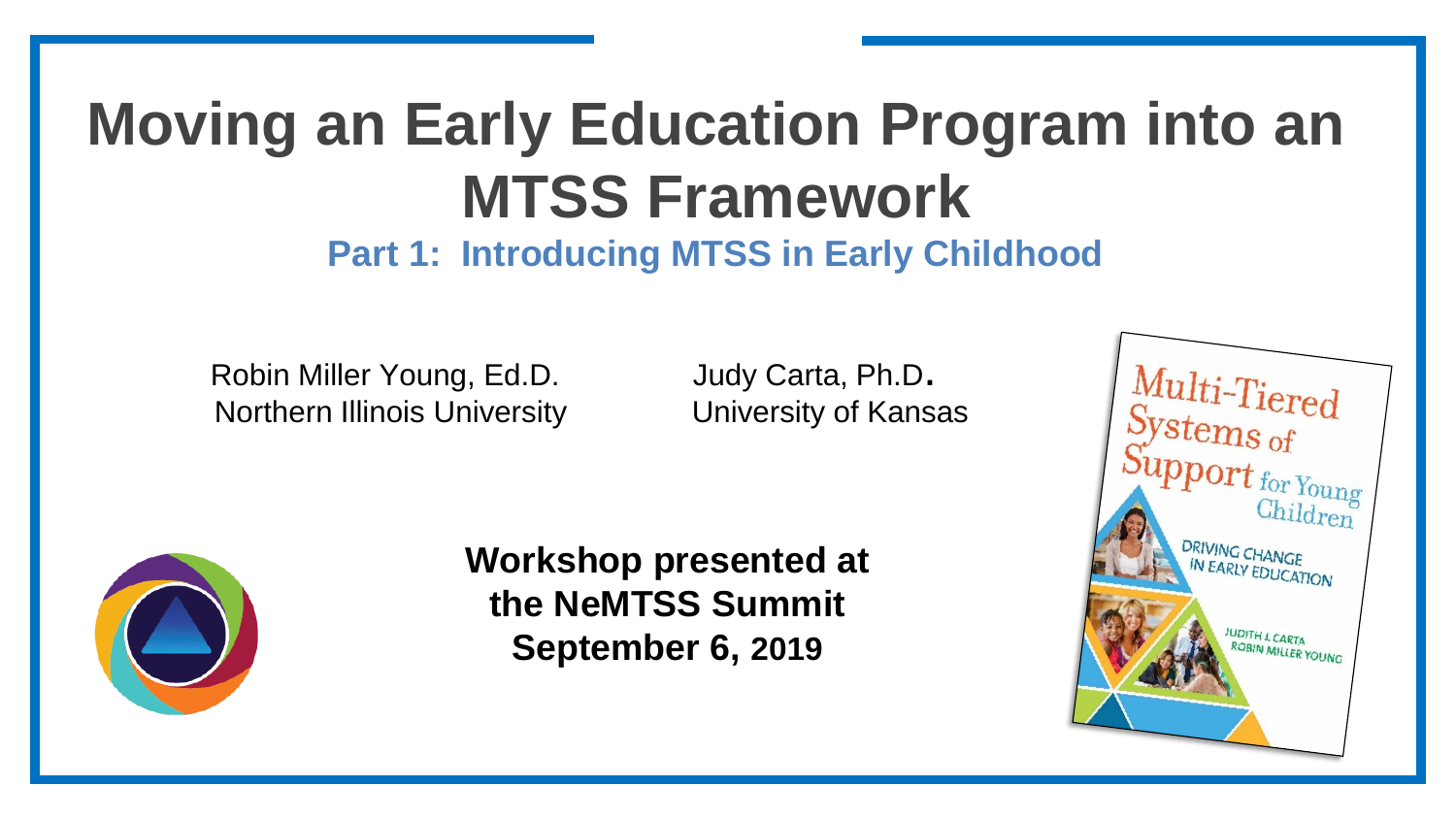#### What is your current role?

- Early childhood teacher
- **ECSE/EI** teacher
- K-12 teacher
- Principal
- School psych
- Speech pathologist
- Administrator
- Other

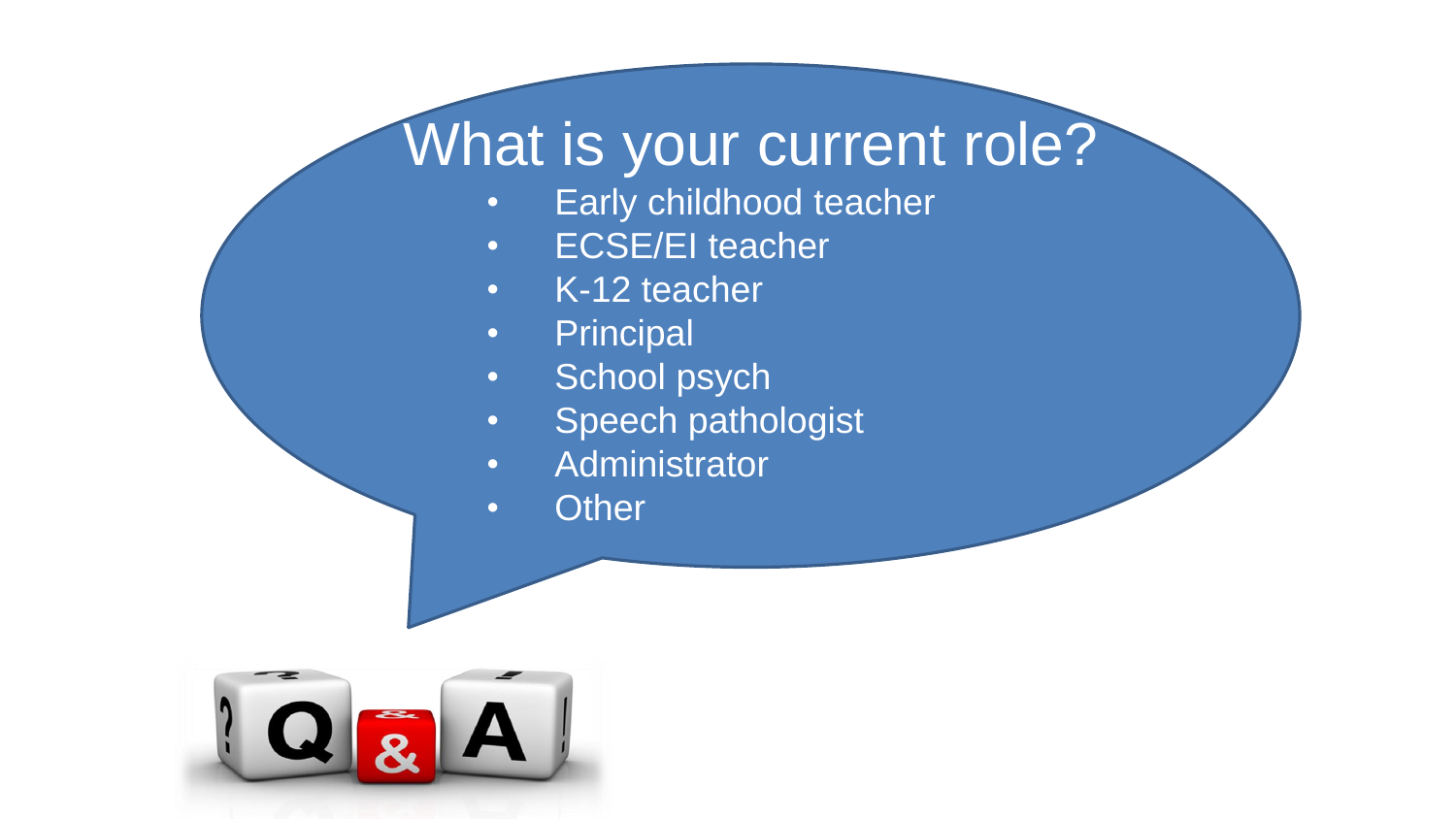## **Where are you in implementing tiered models like MTSS?**

- How many of you have been implementing MTSS models for many years but not in early childhood?
- How many of you have been implementing MTSS models in early childhood settings?
- How many of you are currently using the Pyramid Model in your EC programs?
- How many have not been implementing in MTSS in EC but have that as a goal?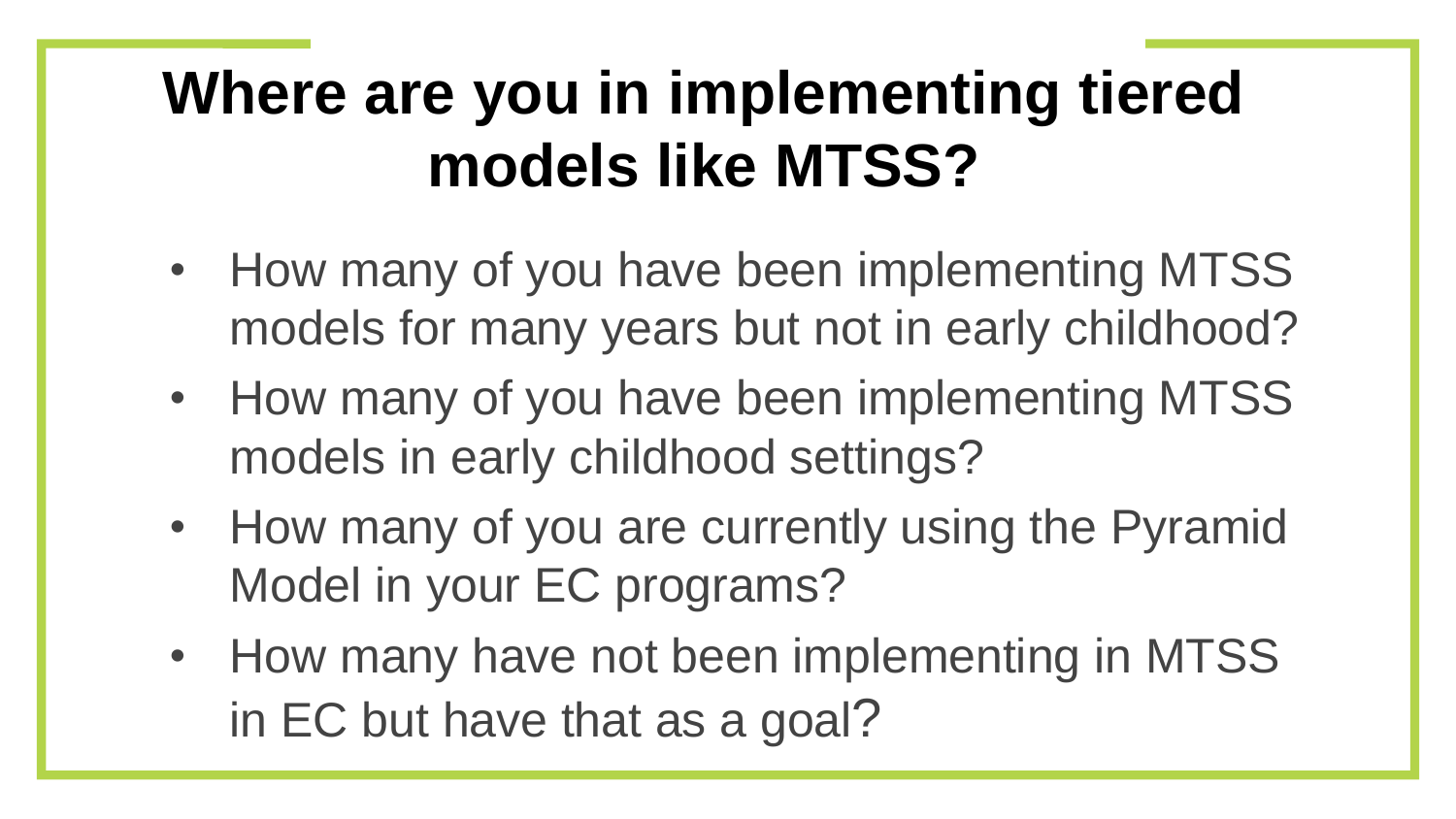Participant Objectives :



5

Articulate one rationale for moving an early learning program into an MTSS framework.



Name one benefit of using site-based Instructional Leadership Teams (ILTs) to guide the shift into an MTSS framework.



State one method for evaluating current Tier 1 practices and identifying areas for improvement.



Describe an application of the strengths-based problem-solving process.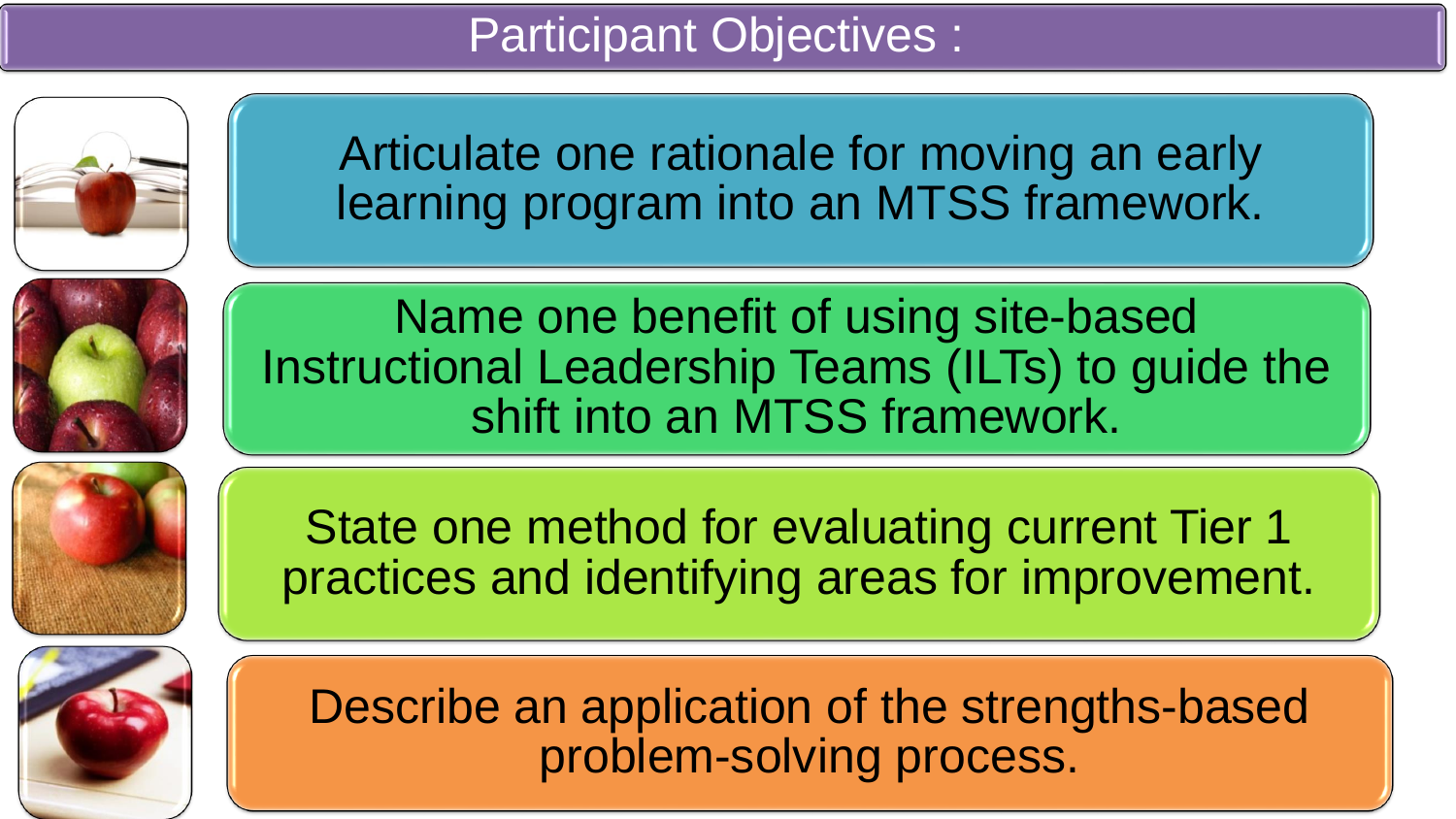### **What is MTSS?**



- Goal: to **identify** children who may be struggling to learn and **intervene early** so they can catch up to their peers.
- It can be designed to identify children who are struggling in **academic or behavioral** areas.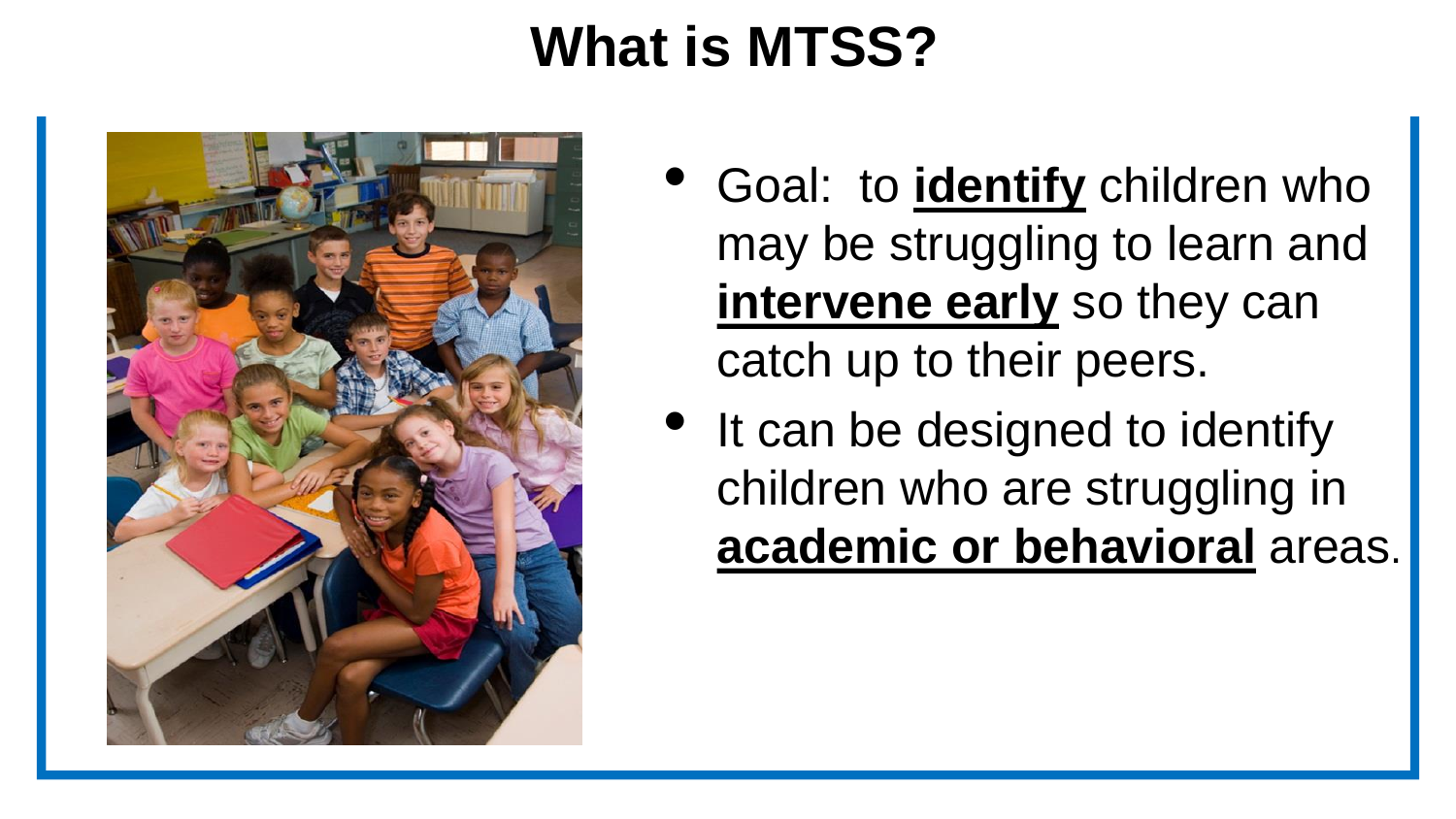#### **MTSS is not…**

- The responsibility of just a few specialists—general educators are key!
- An excuse for delaying a special education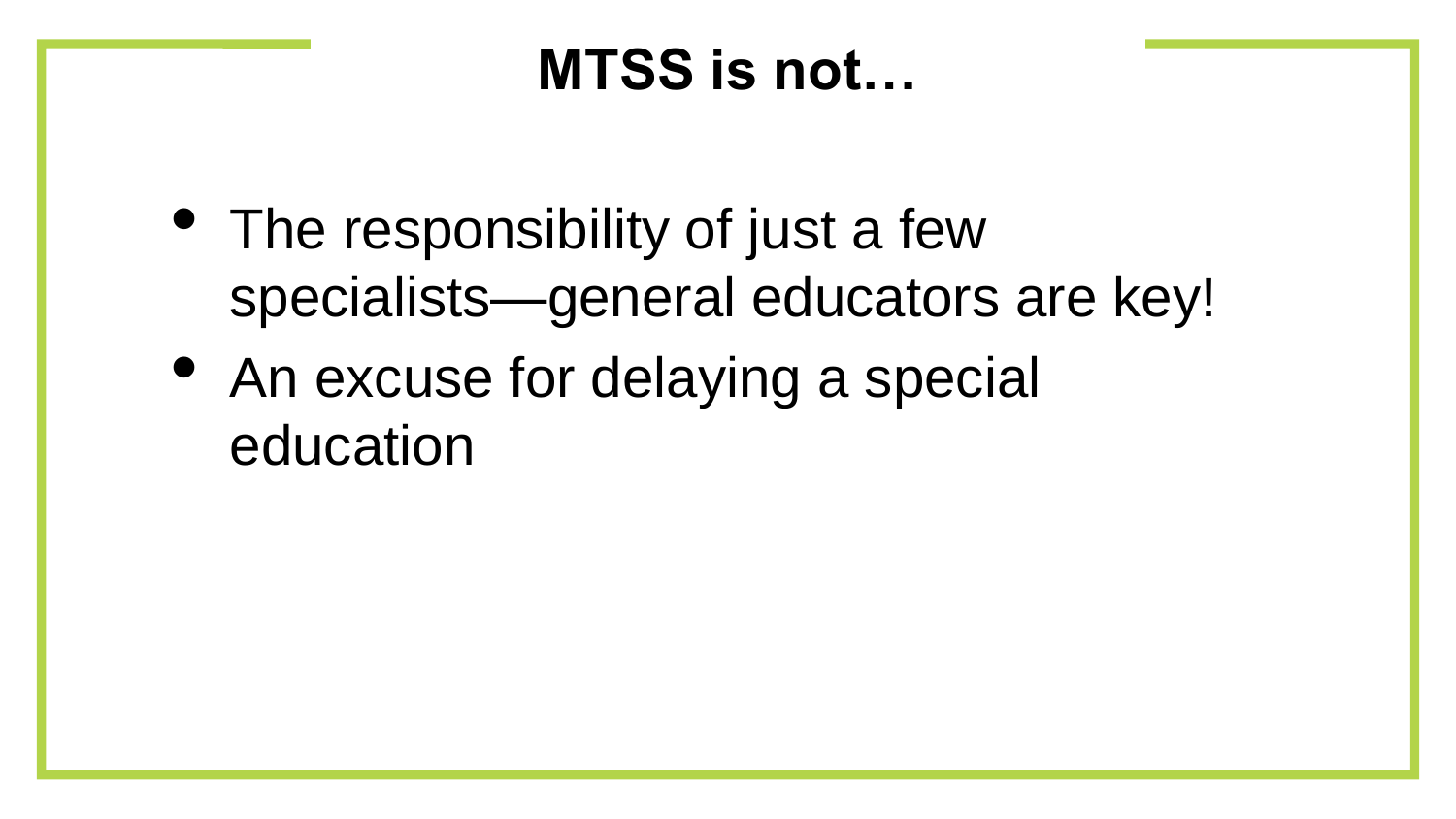### **How is MTSS different from typical practice in early education?**

In typical practice in early education…

- We don't usually systematically address the range of individual differences that exist across children.
- We **often wait** for significant delays before we provide additional support (and then it is a referral to special education).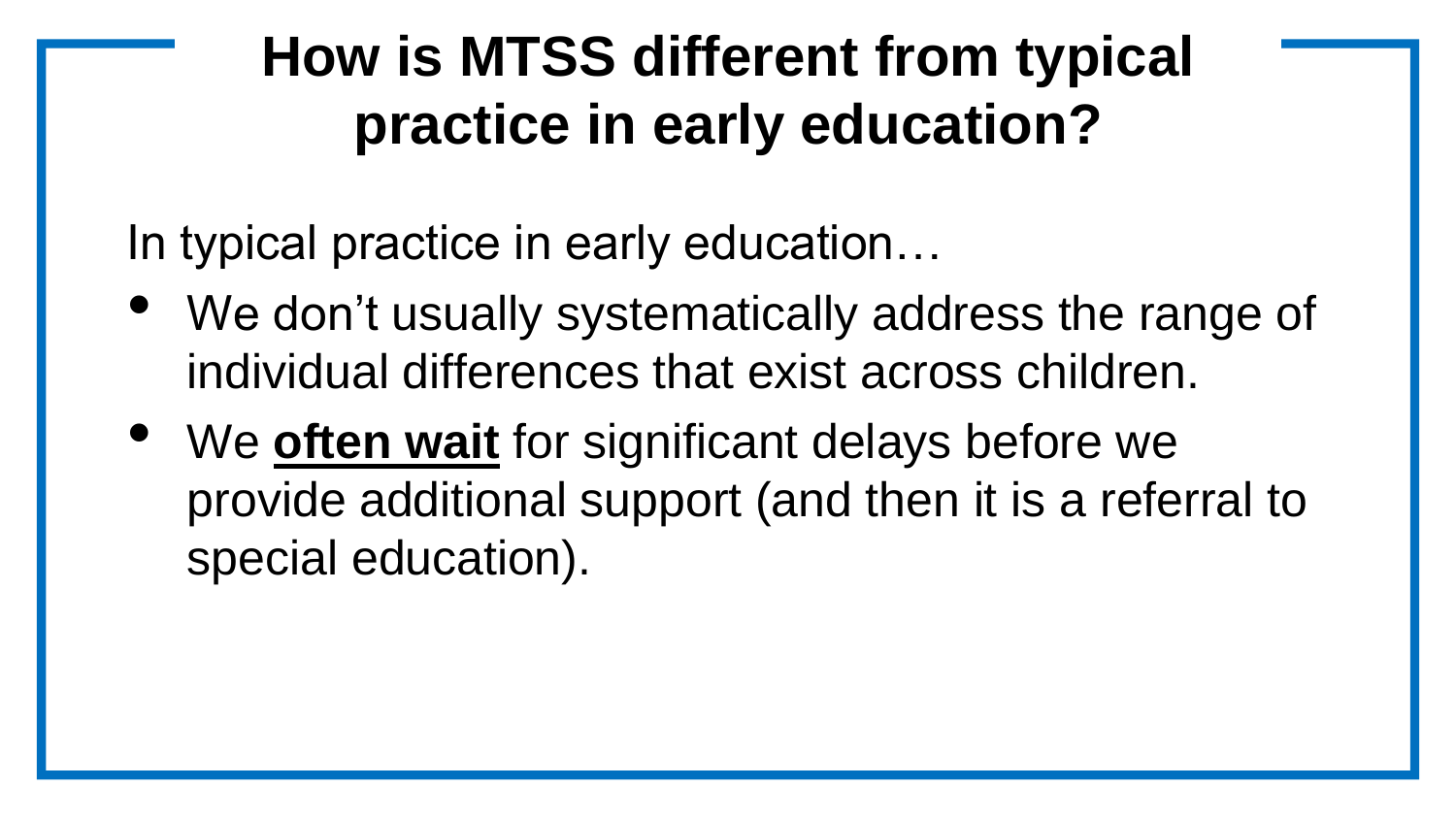### **How is MTSS different from typical practice in early education?**

- MTSS identifies who needs the additional support and provides a **continuum of evidence-based practices** within the general education settings.
- The focus of MTSS is **prevention**—providing additional support as soon as it's needed for success.
- The aim of MTSS is to use **proven** instructional strategies.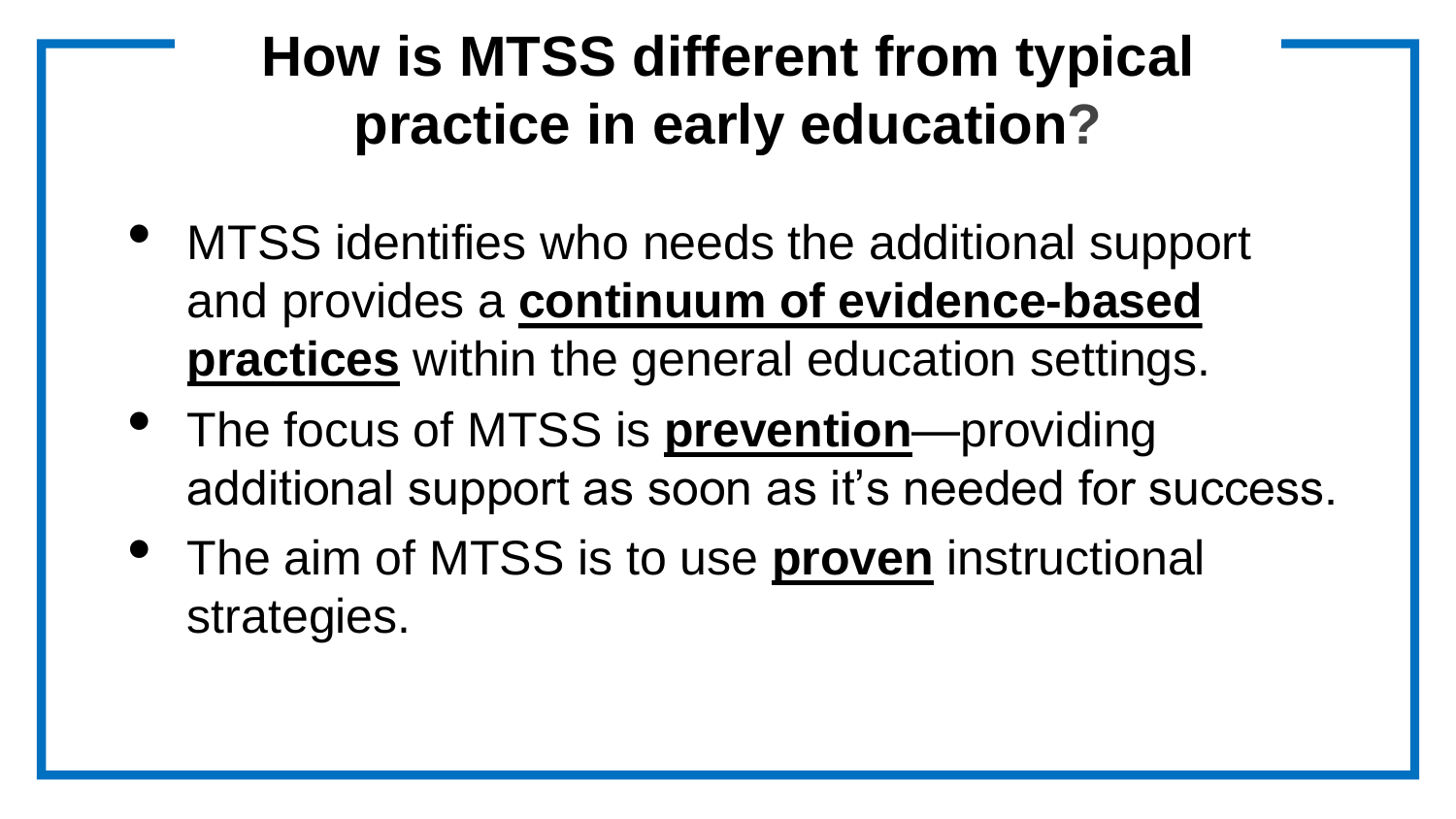### **Some challenges to moving into MTSS in Early Education**

- 1. Difficulty of finding highly effective developmentally appropriate **Tier 1 curriculum** and instruction that can improve outcomes across domains
- 2. Lack of methods for doing **universal screening** across domains
- **3. Tier 2 and Tier 3 interventions** for providing additional instructional support are scarce.
- 4. Developing the **instructional leadership teams** to coordinate MTSS
- 5. Others?